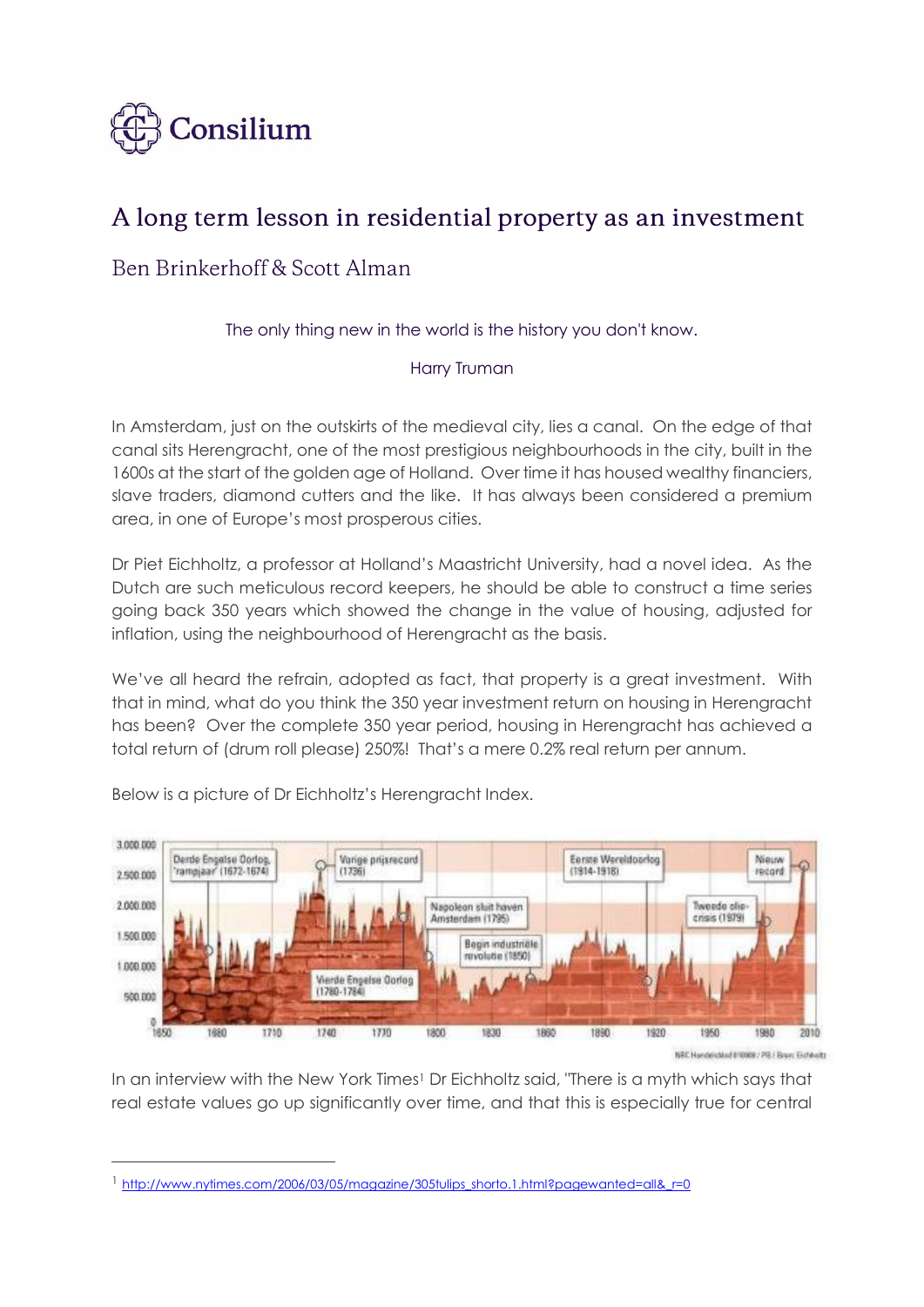city locations. When I began to study the Herengracht, I didn't know what I would find, but the data ended up challenging that myth."

Perhaps this is simply a Dutch problem. Maybe in other, newer economies, we would find a different result.

Actually, no.

Dr Robert Shiller won the Nobel Prize in Economic Sciences in 2013, in part for his work on a long run housing index for the United States going back to 1890. Apparently, Americans aren't as meticulous record keepers as the Dutch so he couldn't go back further. However, that still provides us with 125 years of data.

What did Shiller find? In the 100 years from 1890 to 1990, property prices in the United States were virtually unchanged on an inflation adjusted basis. Then things got interesting. The graph of his index tells the story2.



From around 1995 through to the mid 2000s prices went up sharply, and then dropped back to the inflation adjusted point one might have naturally anticipated.

Looking at the chart, you'll notice that, in real dollar terms, the price of housing declined from 1900 until roughly the end of World War II. Economists at the time felt that was perfectly normal. Shiller explains in an article in USA Today3,

*"Well, I think you have to reflect on the fact that it's done it before. Home prices declined for the first half of the 20th century [adjusted for inflation]. Economists discussed that back* 

<sup>3</sup> [http://www.usatoday.com/story/money/personalfinance/2014/05/10/why-your-home-is-not-a-good](http://www.usatoday.com/story/money/personalfinance/2014/05/10/why-your-home-is-not-a-good-investment/8900911/)[investment/8900911/](http://www.usatoday.com/story/money/personalfinance/2014/05/10/why-your-home-is-not-a-good-investment/8900911/)



<sup>2</sup> Source[: http://www.irrationalexuberance.com/index.htm](http://www.irrationalexuberance.com/index.htm)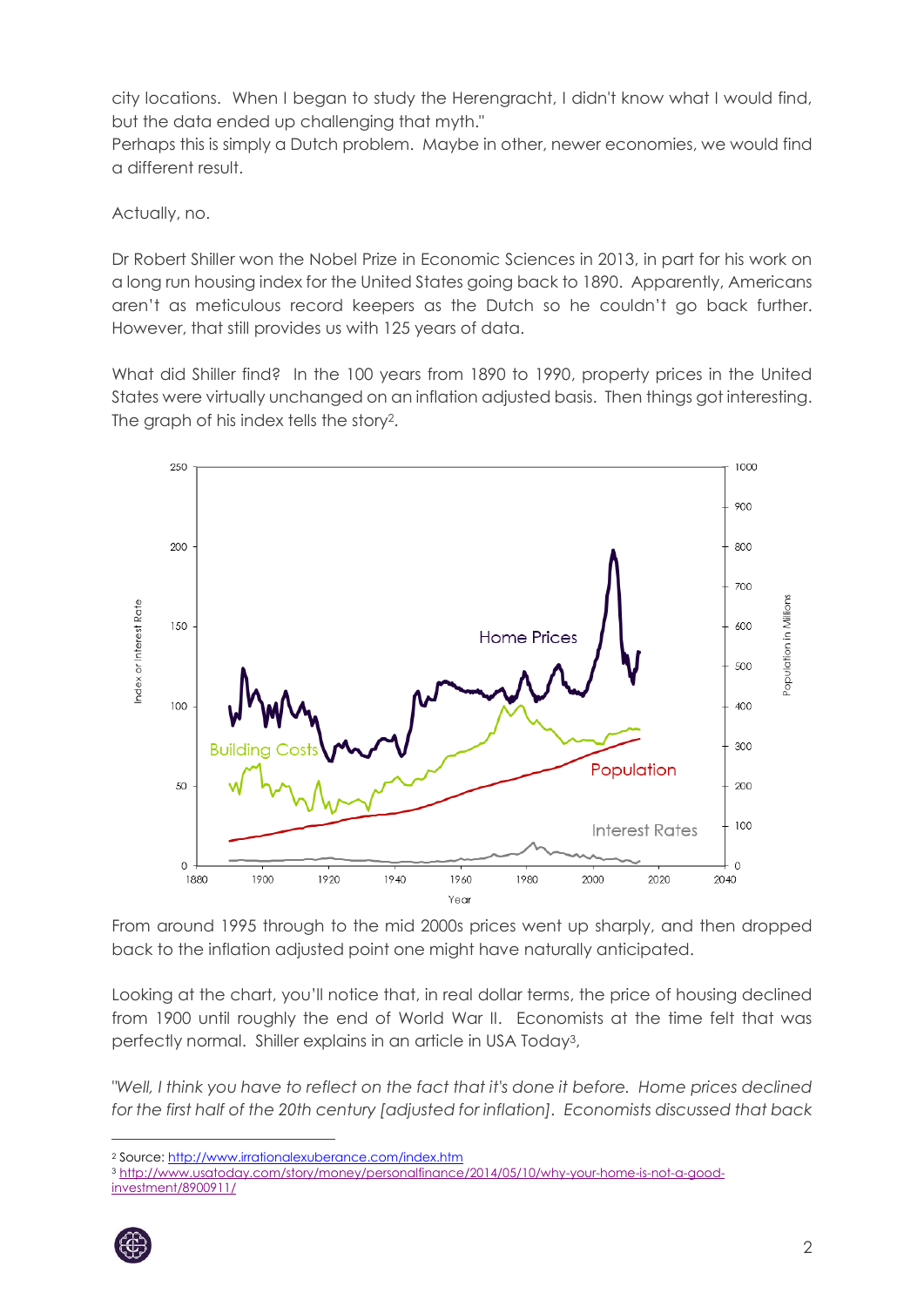*then. Why are they going down? The conclusion was...of course home prices go down. There's technical progress. They are a manufactured good. Back in 1900, homes were handmade, you know, [by] craftsmen. But now, in 1950, we can get all kinds of power tools and prefab."*

Reflecting on the 100 plus years of data his housing price index represents, Nobel Laureate Robert Shiller concludes, "To me, the idea that buying a home is such a great idea is just wrong. They may very well decline for the next 30 years in real terms."

Could that possibly be true? Here are a few of Shiller's reasons for thinking so:

- 1. It's happened before. Anytime, anywhere we have enough data, we've seen it happen.
- 2. Homes go out of style. In USA Today he comments, "What kind of houses will they be building in 20 years? They may have lots of new amenities. They will be computerized or something in some way that we can't anticipate now. So people won't want these old homes."
- 3. By just owning a home, you are not adding real value. What adds value is building a new home or improving a home; leaving a home simply sitting on a section isn't adding new economic value. If that worked, why would any business bother to innovate, engineer and improve their products and services? Instead, they would just buy old stuff and hold on to it.

Of course, Shiller's index tries to take account of the two key points that confuse most of us when thinking about the value of housing. The first is the improving nature of the housing stock. The average home in New Zealand just keeps getting bigger. According to the New Zealand Treasury4, new dwelling floor area has increased from about 110m² in 1974 to just under 200m² now. You have to pay more for a much larger living space, but we shouldn't confuse that with an investment return.

The other factor Shiller accounts for is inflation. Sure, Grandma may have bought her two bedroom home for £3,000 in 1955. £1 in 1955 would have bought what \$50 buys today5, so, all things being equal, that home should be worth \$150,000 today just accounting for inflation alone. Of course, this doesn't account for the significant money Grandma poured in over the years, into new roofing, flooring, paint, carpet, etc. It also assumes she didn't have to address any major structural issues.

Nevertheless, what Shiller's data does show is that over short periods of time there can be very large increases in the value of property. That's what has been experienced recently in New Zealand, as well as around the world (see chart below from The New Zealand Initiative<sup>6</sup>). The problem is that it just doesn't last long term.

<http://nzinitiative.org.nz/site/nzinitiative/Priced%20out.pdf>



<sup>4</sup> <http://www.treasury.govt.nz/publications/research-policy/wp/2014/14-11/04.htm>

<sup>5</sup> [http://www.rbnz.govt.nz/monetary\\_policy/inflation\\_calculator/](http://www.rbnz.govt.nz/monetary_policy/inflation_calculator/)

<sup>6</sup> Source: New Zealand Initiative, Bank for International Settlements.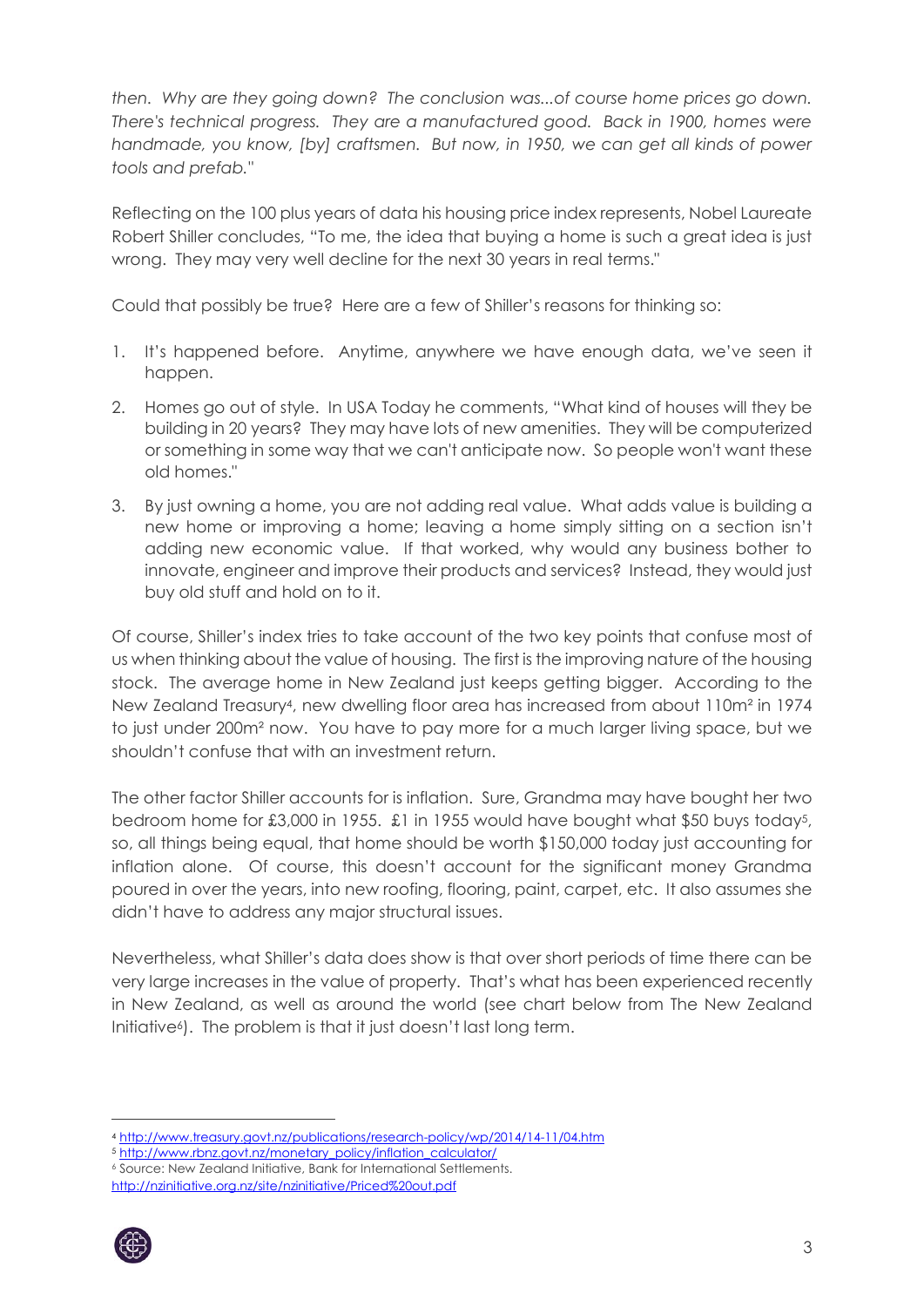#### House prices deflated by the CPI



The chart shows that New Zealand property has boomed recently, just like in the rest of the developed world. However, it also shows that, for 18 years from 1976 to 1994, housing in New Zealand showed very little (or no) price appreciation after accounting for inflation. That's a long time for an investment not to perform.

Since the early 2000s housing has performed spectacularly. Unfortunately, the long term data tells us that this is an aberration, and not the rule.

This is essentially the warning that economists such as Reserve Bank Governor Graeme Wheeler have been highlighting. In a presentation to members of parliament recently, Wheeler said<sup>7</sup>,

"The house price to income ratio for Auckland is at nine. It's twice that for the rest of the country. A ratio of nine puts you, according to Demographia figures, in the top ten most expensive cities in the world. This is just dangerous territory."

Wheeler's comments aside, is housing a great investment? Let's do the numbers.

Long term, you may expect a 0.5% annual real increase in the value of residential property.

What about the rental yield? That varies depending the region, but the average looks to be in the range of 4% to 6%8. For this exercise, we'll assume the mid-point yield of 5%. Unfortunately you don't get that 5% free and clear. As a home owner you have depreciation and maintenance to contend with. A paper in the Journal of Urban

<sup>8</sup> <http://www.interest.co.nz/saving/rental-yield-indicator>



<sup>7</sup> <http://www.radionz.co.nz/news/business/283784/auckland-market-in-danger-zone-rb>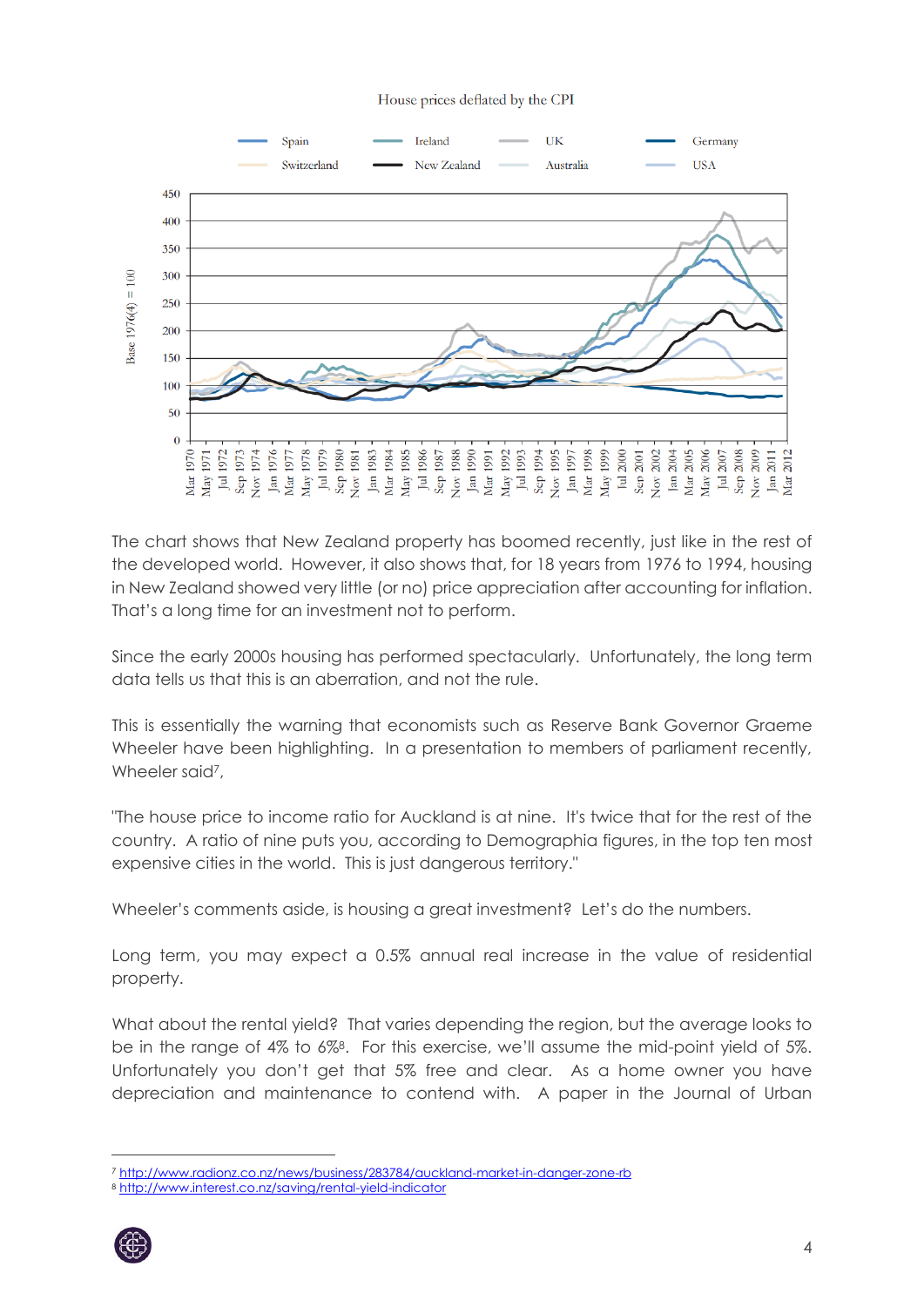Economics suggested that houses depreciate at a rate of 2.5% per year<sup>9</sup>. If you maintain the house, this number improves to 2% per year, but then of course you have to factor in the cost of that maintenance. What does that mean? It means we need to offset the rental yield by the real cost of maintaining the property.

What about other costs like rates, tax, insurance and vacancy. They all matter too. A conservative estimate of these costs would be around 1.5% per annum, but they could be higher.

So, our real (expected) return is:

| Long term expected real increase in value |                                | $0.5\%$ |
|-------------------------------------------|--------------------------------|---------|
|                                           | + Gross rental yield           | 5.0%    |
| $\sim 10^{-11}$                           | Depreciation                   | 2.5%    |
| $\sim$ 10 $\pm$                           | Rates, tax, insurance, vacancy | 1.5%    |
| Long term expected real return            |                                | $1.5\%$ |

That's actually not bad. A 1.5% real return is workable. But there is still one more cost we haven't considered - the value of your time. This is the value you put on not having to deal with tenant issues, cleaning up properties, organising maintenance and so on. What is that worth? The way to value that is by working out the amount you'd have to pay someone else to take that pain away. According to Consumer<sup>10</sup>, the cost of a property manager is about 8.5% of gross rents. That reduces our 5% yield by 0.425%.

So our real (expected) return, factoring in the cost of your time, is the sum above, minus  $0.425\% = 1.08\%$ .

Is residential property a great investment? It is if you don't count the costs and you factor in inflation. Perhaps it is if it turns into a forced savings scheme. It certainly is you are fortunate enough to live in a golden era of sharply climbing real property prices. But if you are on the other side of that climb, it will likely be an unhappy experience.

Recently, a 30-something living near Auckland remarked angrily that overseas buyers were pumping up prices. If this is the case, then it represents a huge transfer of wealth to New Zealand. Overseas buyers are purchasing property at top market prices, bringing a lot of money into the economy as a result. When prices go down these buyers are likely to have the least amount of stickability. As they sell back to New Zealanders, the difference between what they paid and what they sell at is nothing more than New Zealanders (legally) 'picking the pocket' of these speculators.

Coming back to Dr Robert Shiller's long run US housing index, which suggests that US property has achieved only very minimal real return gains since 1890, it begs the question, what returns did the US share market produce over the same period? According to a calculator located here<http://dqydj.net/sp-500-return-calculator/> the real return of the S&P 500 Index (not including dividends) was 1153% from September 1890 to September

<sup>10</sup> <https://www.consumer.org.nz/articles/property-managers>



<sup>9</sup> <http://www.sciencedirect.com/science/article/pii/S0094119006000763>